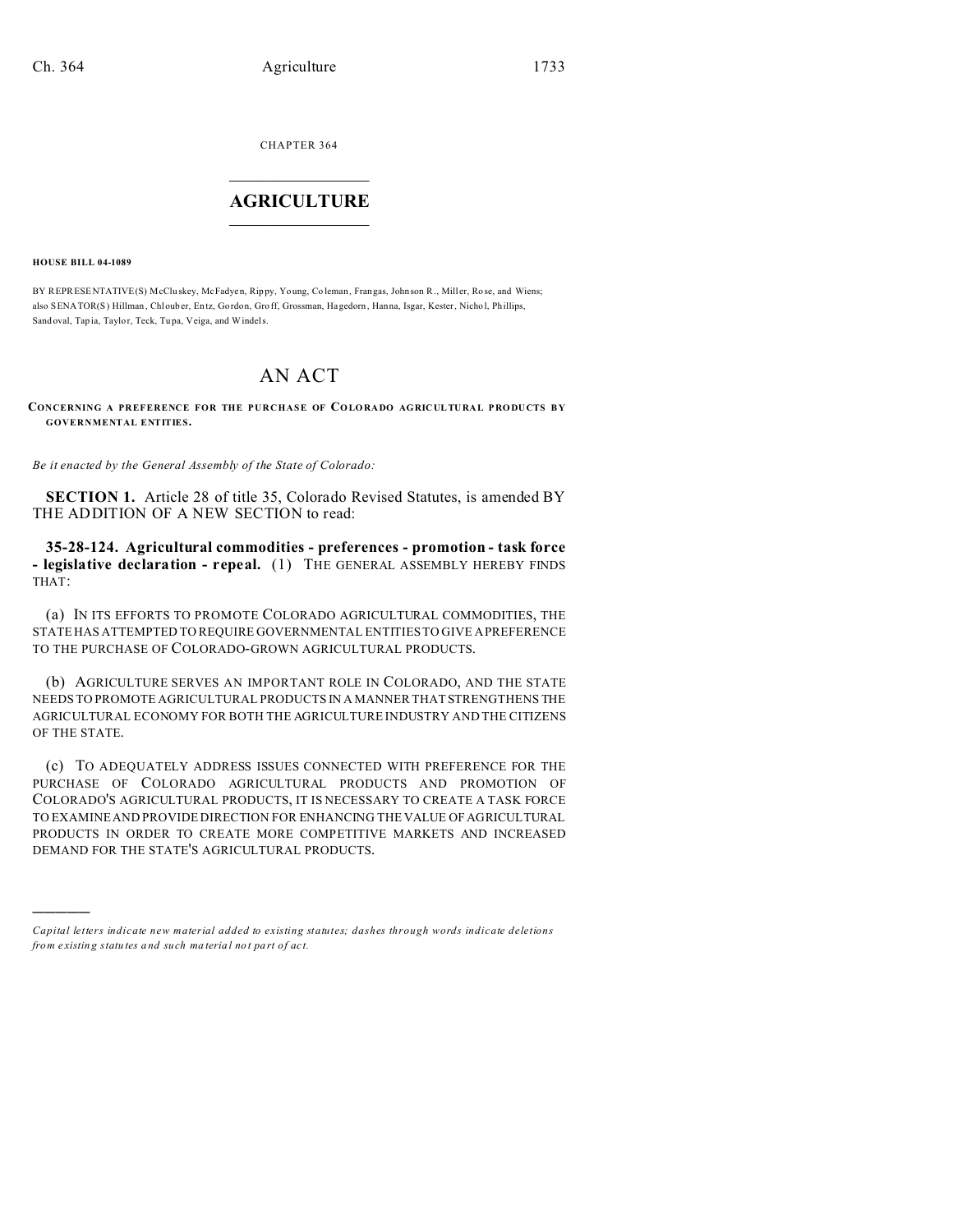## 1734 Agriculture Ch. 364

(2) (a) THERE IS HEREBY CREATED THE COLORADO AGRICULTURE PROMOTION TASK FORCE, REFERRED TO IN THIS SECTION AS THE "TASK FORCE". THE TASK FORCE SHALL CONSIST OF ELEVEN MEMBERS APPOINTED AS FOLLOWS:

(I) FOUR MEMBERS APPOINTED BY THE SPEAKER OF THE HOUSE OF REPRESENTATIVES, ONE OF WHOM SHALL BE ENGAGED IN THE AGRICULTURE INDUSTRY, NO MORE THAN TWO OF WHOM SHALL BE FROM THE SAME POLITICAL PARTY, AND NO MORE THAN TWO OF WHOM SHALL BE MEMBERS OF THE HOUSE OF REPRESENTATIVES;

(II) TWO MEMBERS APPOINTED BY THE PRESIDENT OF THE SENATE AND TWO MEMBERS APPOINTED BY THE MINORITY LEADER OF THE SENATE, ONE OF WHOM SHALL BE ENGAGED IN THE AGRICULTURE INDUSTRY, AND NO MORE THAN TWO OF WHOM SHALL BE MEMBERS OF THE SENATE; AND

(III) THREE MEMBERS APPOINTED BY THE GOVERNOR, ONE OF WHOM SHALL BE ENGAGED IN THE AGRICULTURE INDUSTRY.

(b) WHEN MAKING APPOINTMENTS TO THE TASK FORCE, THE SPEAKER, THE PRESIDENT, AND THE GOVERNOR SHALL ATTEMPT TO APPOINT MEMBERS WITH EXPERIENCE IN BANKING AND FINANCE, ECONOMIC DEVELOPMENT, AND CAPITAL FORMATION. APPOINTMENTS TO THE TASK FORCE SHALL BE MADE NO LATER THAN JULY 1, 2004.

(c) MEMBERS OF THE TASK FORCE SHALL SERVE WITHOUT COMPENSATION AND SHALL NOT RECEIVE REIMBURSEMENT FOR EXPENSES INCURRED WHILE SERVING ON THE TASK FORCE.

(d) THE COMMISSIONER OF AGRICULTURE OR THE COMMISSIONER'S DESIGNEE, THE DIRECTOR OF THE OFFICE OF ECONOMIC DEVELOPMENT OR THE DIRECTOR'S DESIGNEE, AND THE PRESIDENT OF COLORADO STATE UNIVERSITY OR THE PRESIDENT'S DESIGNEE SHALL SERVE AS EX OFFICIO NONVOTING MEMBERS OF THE TASK FORCE.

(e) THE TASK FORCE IS AUTHORIZED TO RECEIVE CONTRIBUTIONS, GRANTS, SERVICES, AND IN-KIND DONATIONS FROM ANY PUBLIC OR PRIVATE ENTITY TO BE EXPENDED FOR ANY DIRECT OR INDIRECT COSTS ASSOCIATED WITH THE DUTIES OF THE TASK FORCE SET FORTH IN THIS SECTION.

(f) THE DEPARTMENT OF AGRICULTURE, THE COLORADO OFFICE OF ECONOMIC DEVELOPMENT, AND COLORADO STATE UNIVERSITY SHALL PROVIDE STAFF ASSISTANCE TO THE TASK FORCE WITHIN EXISTING RESOURCES.

(3) THE TASK FORCE SHALL STUDY THE FOLLOWING ISSUES:

(a) THE BENEFITS AND DETRIMENTS OF REQUIRING GOVERNMENTAL ENTITIES THAT ARE PURCHASING AGRICULTURAL COMMODITIES TO GIVE PREFERENCE TO AGRICULTURAL COMMODITIES THAT ARE PRODUCED IN THE STATE.

(b) METHODS BY WHICH THE STATE CAN IMPROVE THE STATE'S AGRICULTURAL INDUSTRY AND ENCOURAGE AND SUPPORT THE ECONOMIC DEVELOPMENT OF AGRICULTURE IN RURAL PARTS OF THE STATE, INCLUDING THE CONSIDERATION OF